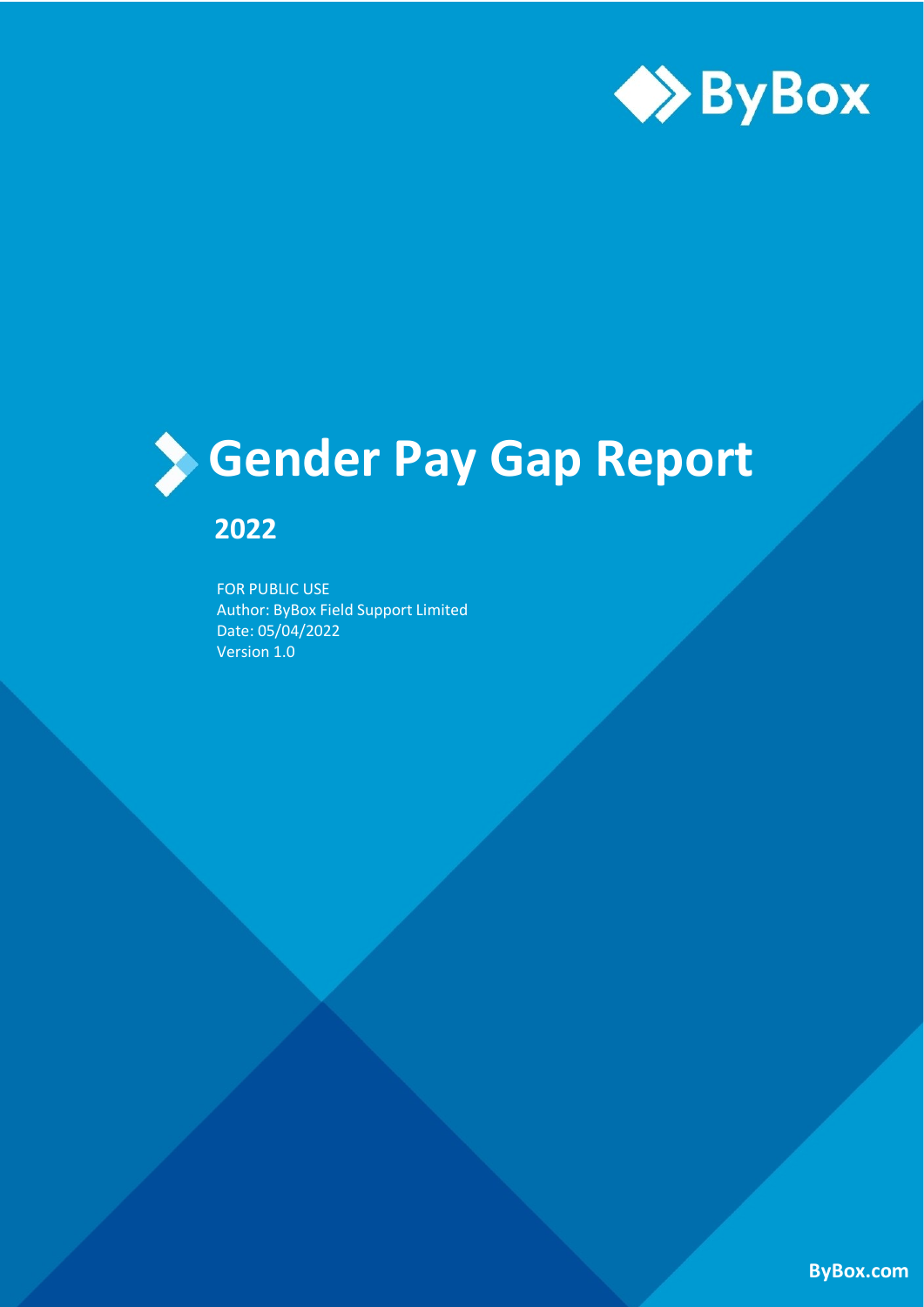### **General Information**

**Issued date:** 5 th **April 2022**

**Person responsible for employer's report:** Jeanette Rooms (Chief People Officer) **Address:** Floor 7, The Future Works, Brunel Way, Slough SL1 1FQ **Nature of business (SIC):**

- **52103** Operation of warehousing and storage facilities for land transport activities
- **77390** Renting and leasing of other machinery, equipment and tangible goods not elsewhere classified

#### **A word from our Chief People Officer**



At ByBox, we recognise the importance of equality, placing great value on creating a diverse and inclusive workforce across the whole business. Our approach to developing colleagues and providing an environment that recognises each one of them for their skill, expertise and outstanding performance is echoed in our results.

We are committed to a diverse workforce at all levels and dedicated to ensuring our pay gap remains fair, progressing colleagues through the business and further developing them along their journey with us.

2021 results showed that when comparing mean hourly wages, women's mean hourly wage was 14.8% lower than men. However, the gap has improved this year with women's mean hourly wage 7.1% higher than men. When comparing median hourly wages, women earn £1.06 for every £1 that men earn.

These results reflect the challenges we faced in 2020 & 2021 due to the impact on our business from the pandemic. Measures were put in place, which limited the amount of full pay relevant employees that we could include in the report in 2021. As a business, we are recovering from the pandemic, and this current report is a truer reflection of what our figures look like.

The gaps in bonuses are largely down to sales / account management payment structures and results. We always strive for equal pay within ByBox and will continue to do so, creating a fun and fair organisation to be part of.

#### **What is the Gender Pay Gap?**

Gender pay gap is a measure of the difference in the average pay of men and women – regardless of the nature of their work – across the same organisation, business sector, industry or the economy.

This gap can be driven by the different number of men and women across all roles. It is important to note that it is different from an equal pay comparison, which is direct comparison of two people or groups of people carrying out the same, similar or equivalent work.

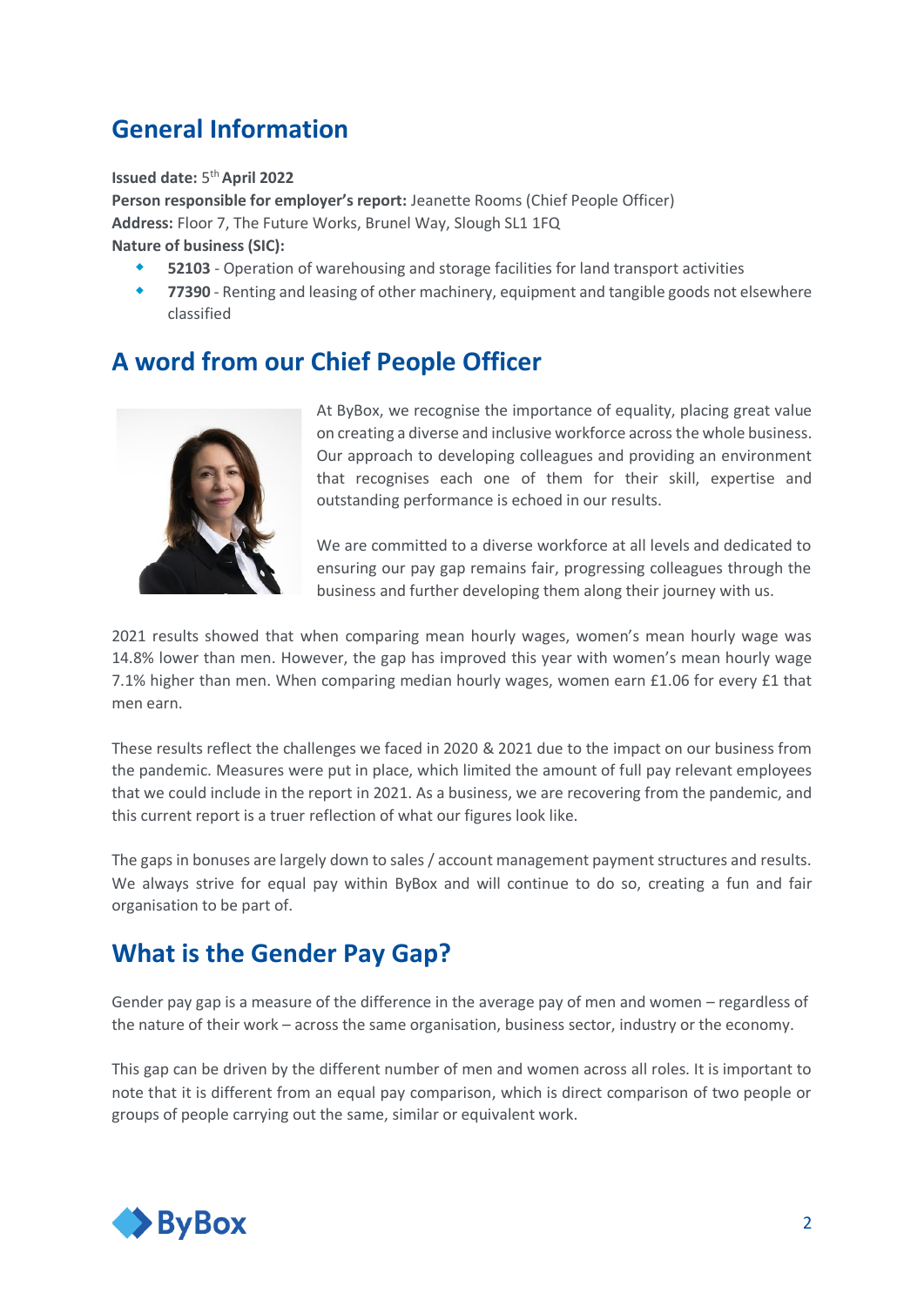#### **About Mean and Median?**

The mean hourly rate is the average hourly wage across the entire organisation, so the mean gender pay gap is a measure of the difference between women's mean hourly wage and men's mean hourly wage.

The median hourly rate is calculated by ranking all employees from the highest paid to the lowest paid and taking the hourly wage of the person in the middle. Which means that the median gender pay gap is the difference between women's median hourly wage (the middle-paid woman) and men's median hourly wage (the middle-paid man).

### **Difference in hourly pay**

Women's median hourly rate is **5.9% higher** than men's *In other words, when comparing median hourly rates, women earn £1.06 for every £1 that men earn.*

Women's mean hourly rate is **7.1% higher** than men's *In other words, when comparing mean hourly rates, women earn £1.07 for every £1 that men earn.*



#### **Proportion of women in each Pay Quartile**

At ByBox Field Support women occupy **29.7%** of the highest paid jobs and **26.6%** of the lowest paid jobs.

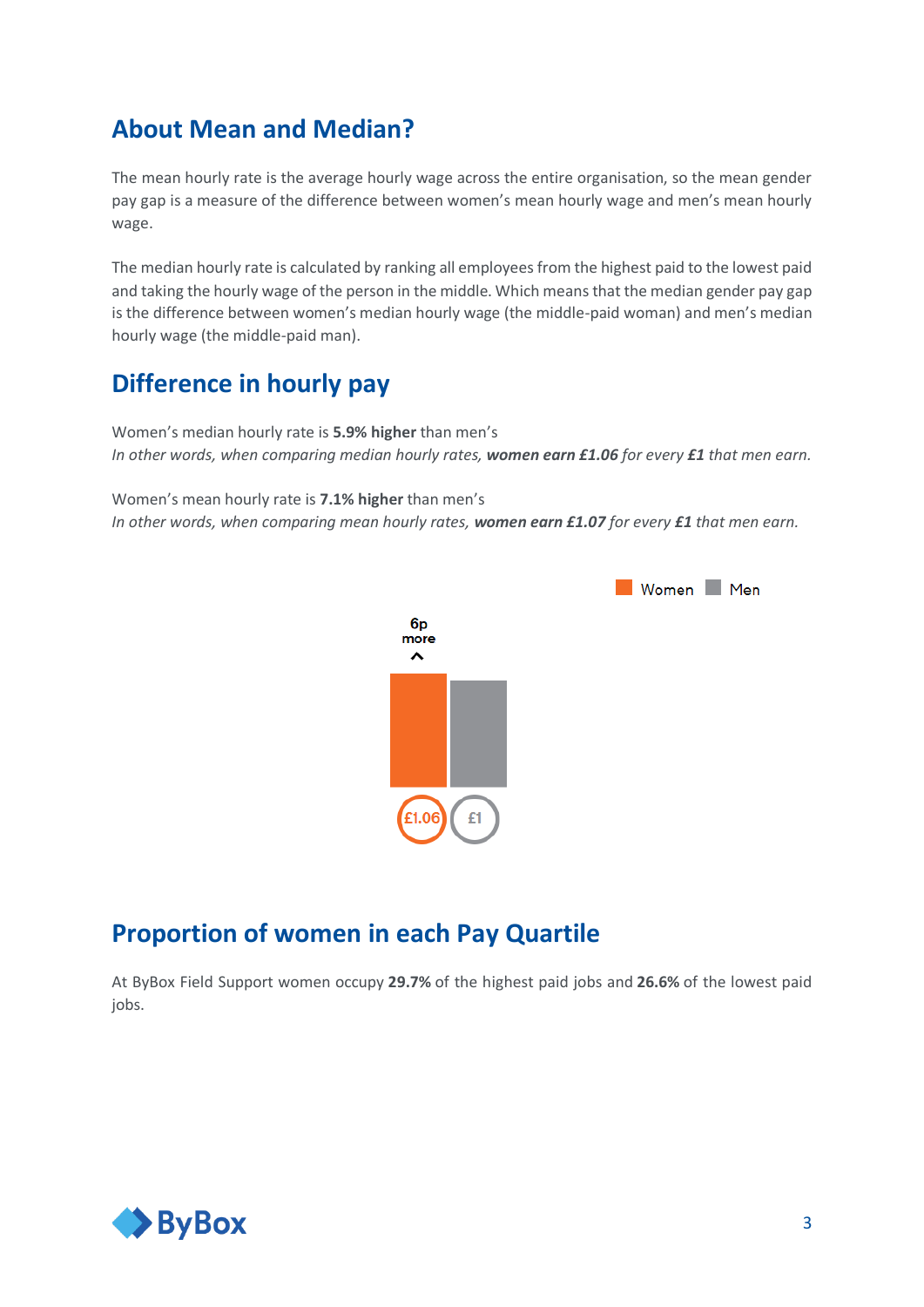

# **About Pay Quarters**

Pay quarters are calculated by splitting all employees in an organisation into four even groups according to their level of pay. Looking at the proportion of women in each quarter gives an indication of women's representation at different levels of the organisation.

# **Who received Bonus Pay?**

**22.5% of women**  7.4% of men